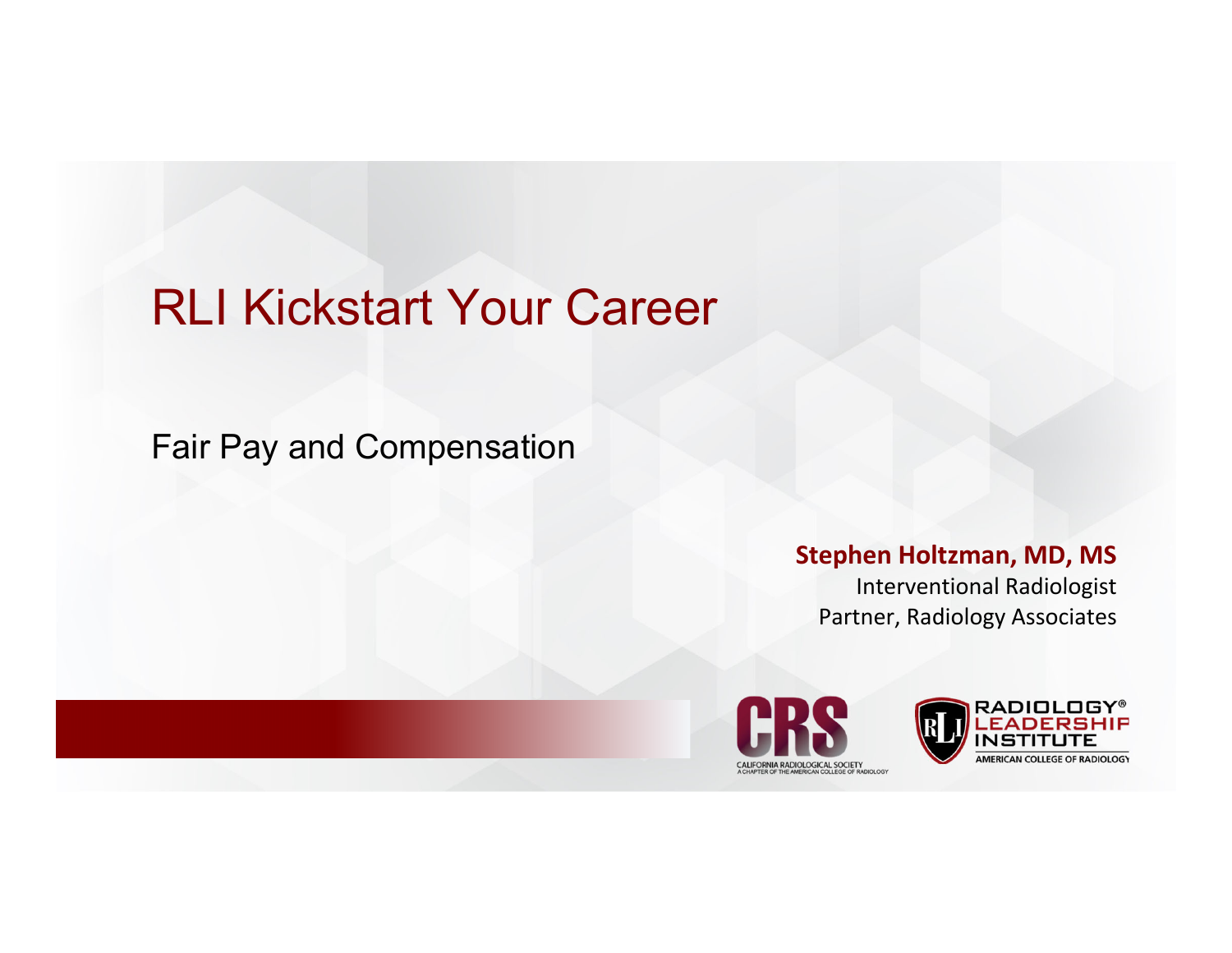# **Disclaimer**

#### Nothing Relevant

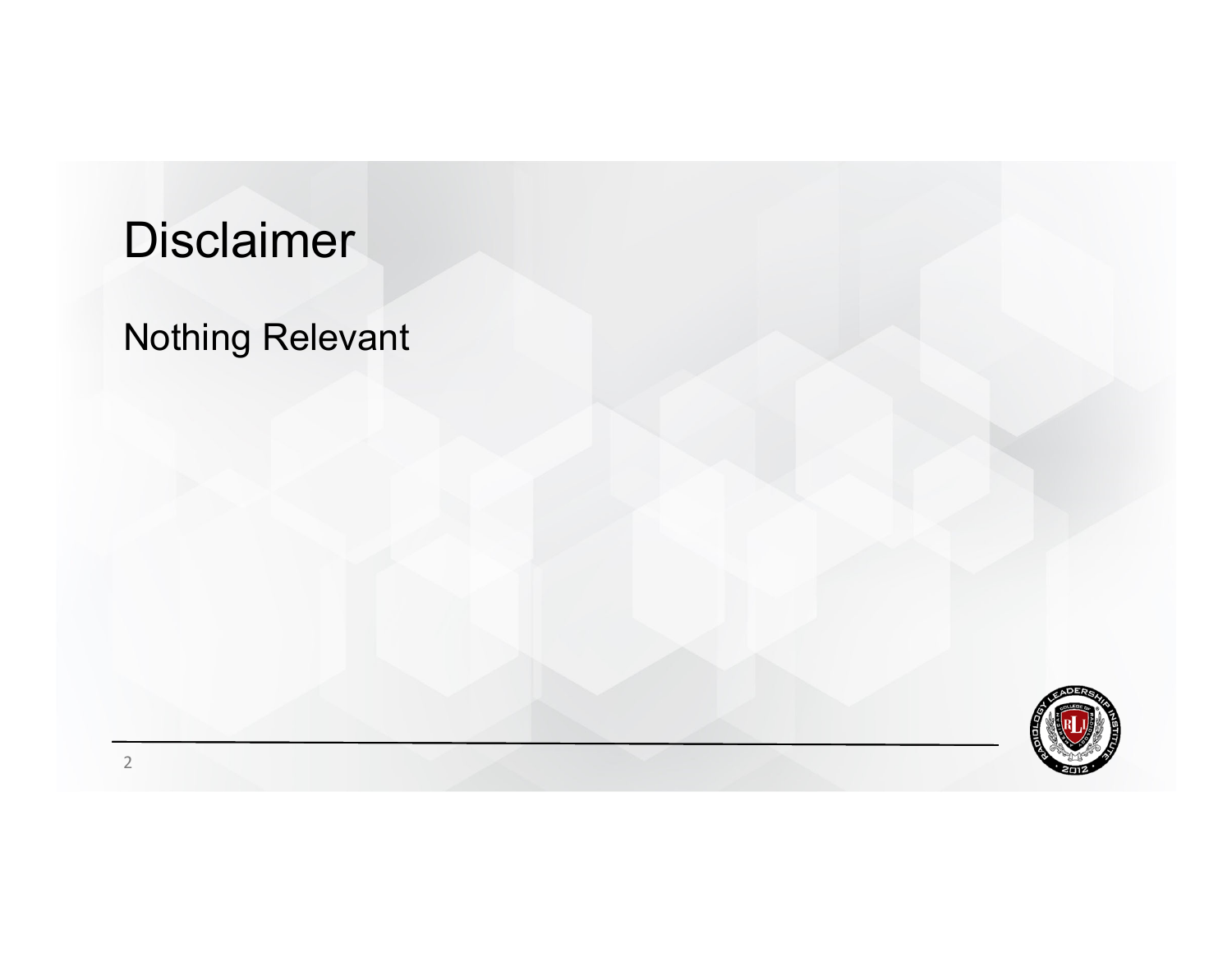#### Fair Pay

General Observations Lifetime Earning Potential Comparing Salary Offers Other Important Considerations

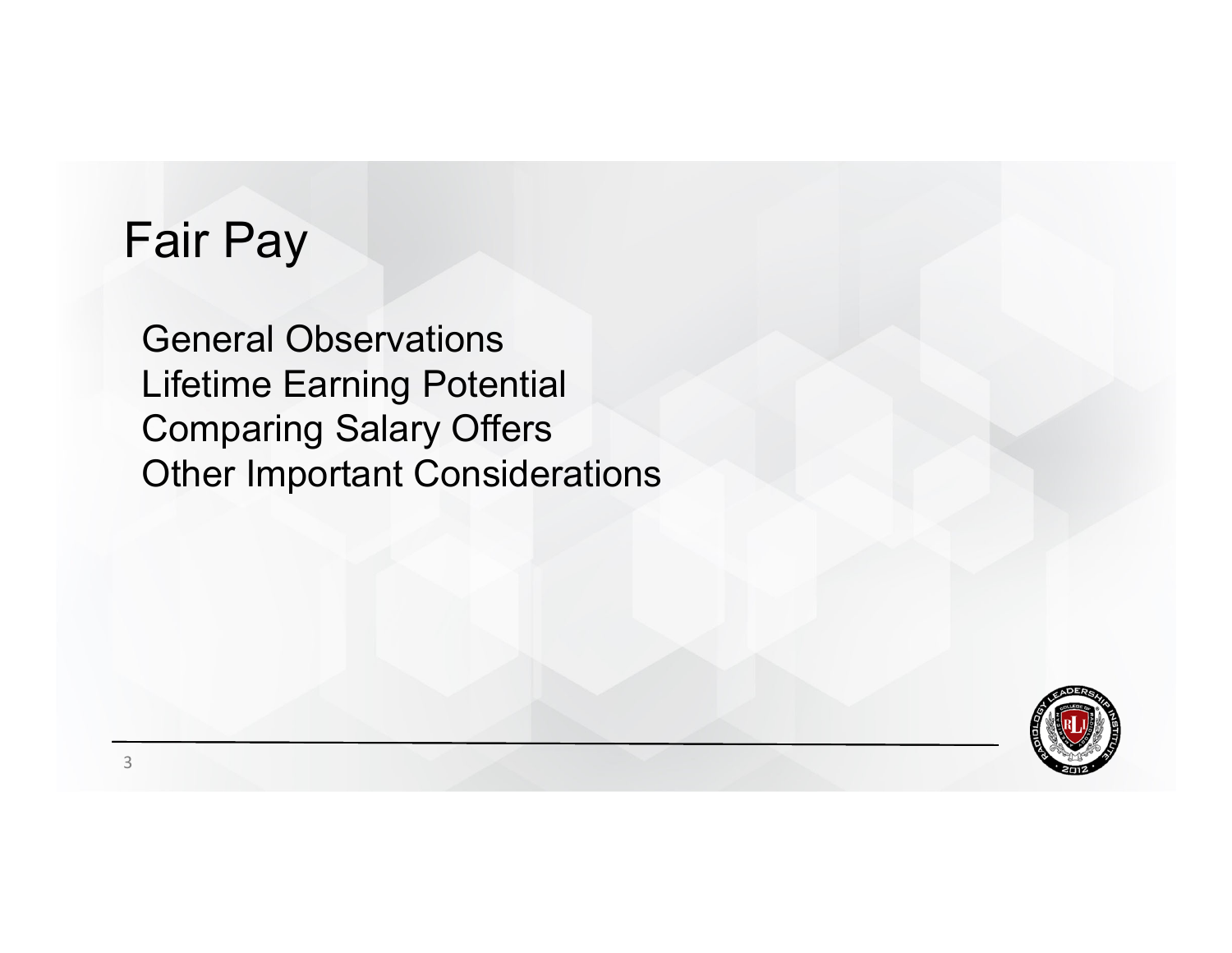#### General Observations

It takes 1 to 3 years to become efficient

New graduates typically generate 1/4 to 1/2 RVU as an experienced partner.

It takes 1-2 years to develop a reputation and confidence from ref docs

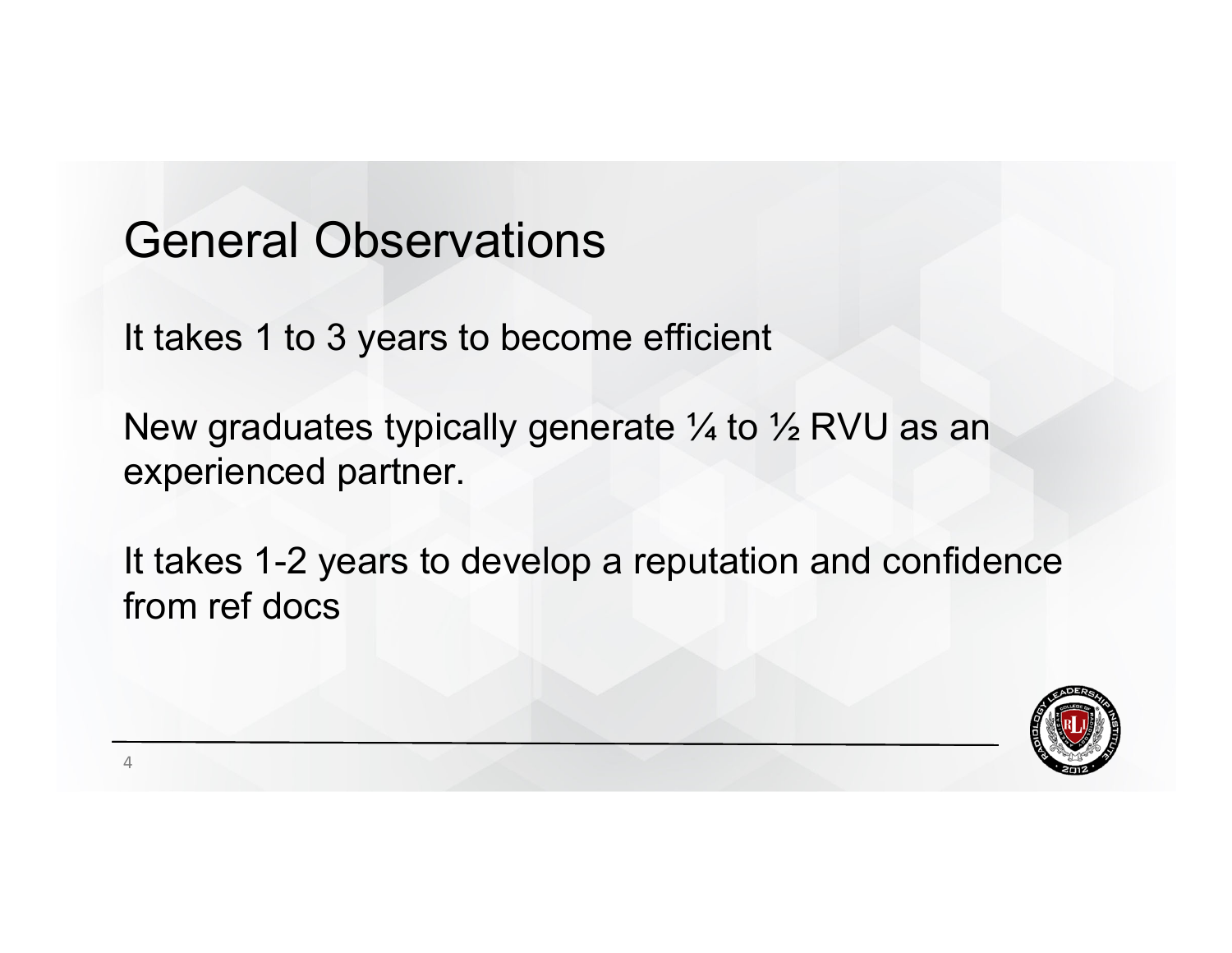#### General Observations

"I don't understand. You must be making a killing off of me. There must be a problem with your billing system."

Be humble

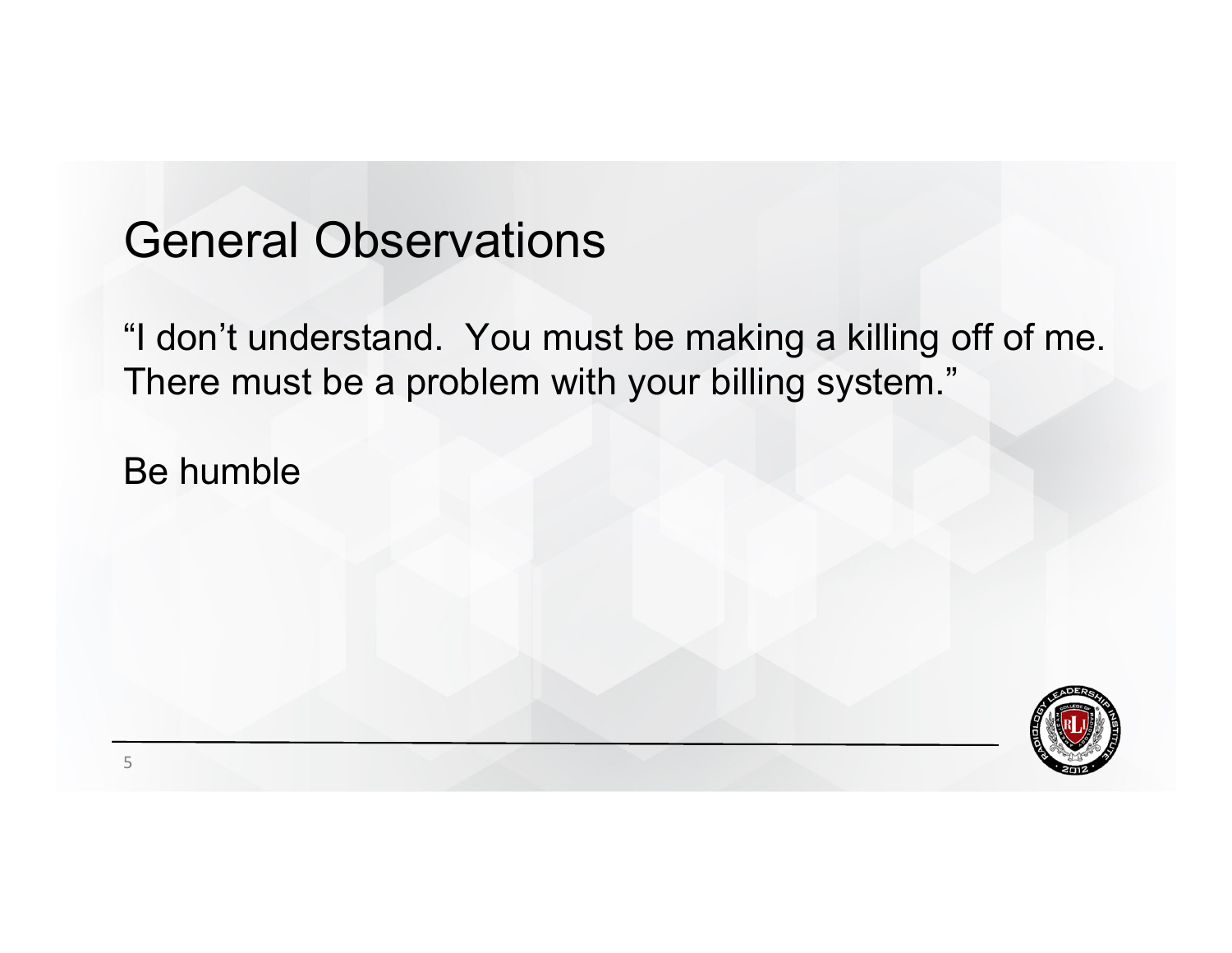#### General Observations

"I really like working in these 2 places. Why do I have to work here? Don't you want me to be happy?"

Think about what is best for the team.

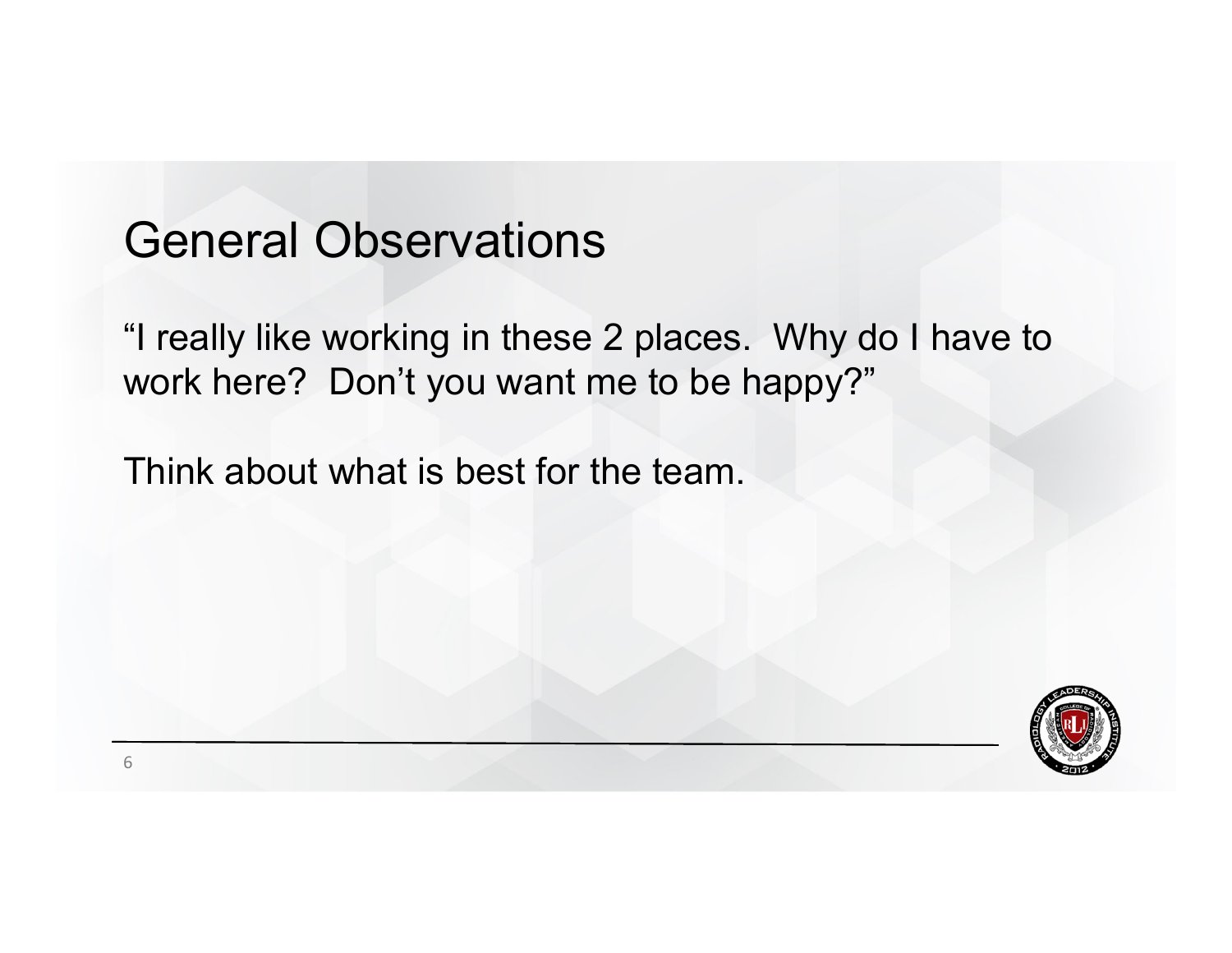## Lifetime Earning Potential

2 years to partnership 30 year career Medscape Ave Salary = \$427/yr 28 years as partner  $=$  ~\$12M 2 years as associate = \$200-300K/yr





7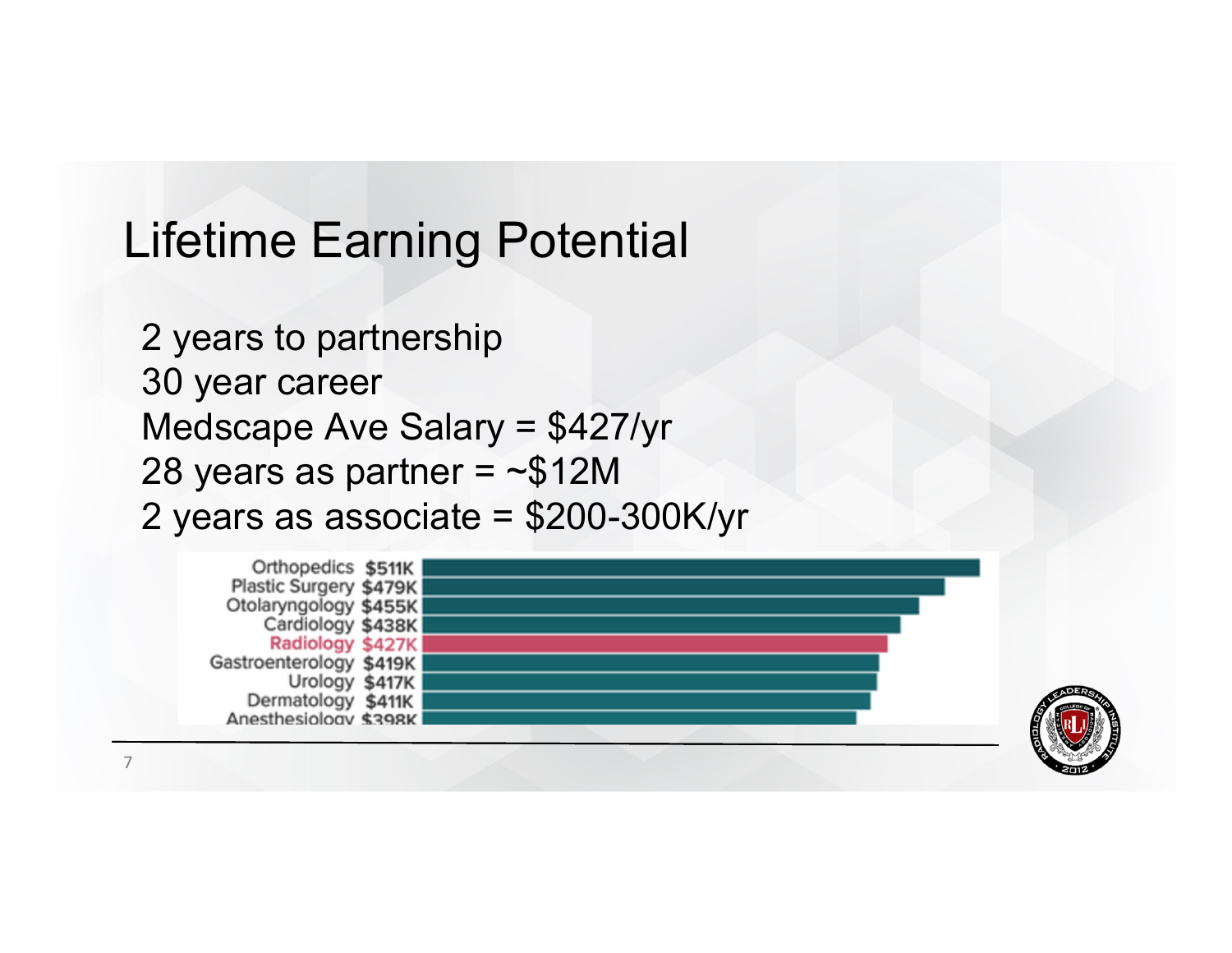## Tip #1

You will make plenty of money over your career

Difference in one salary vs another may be trivial over your career

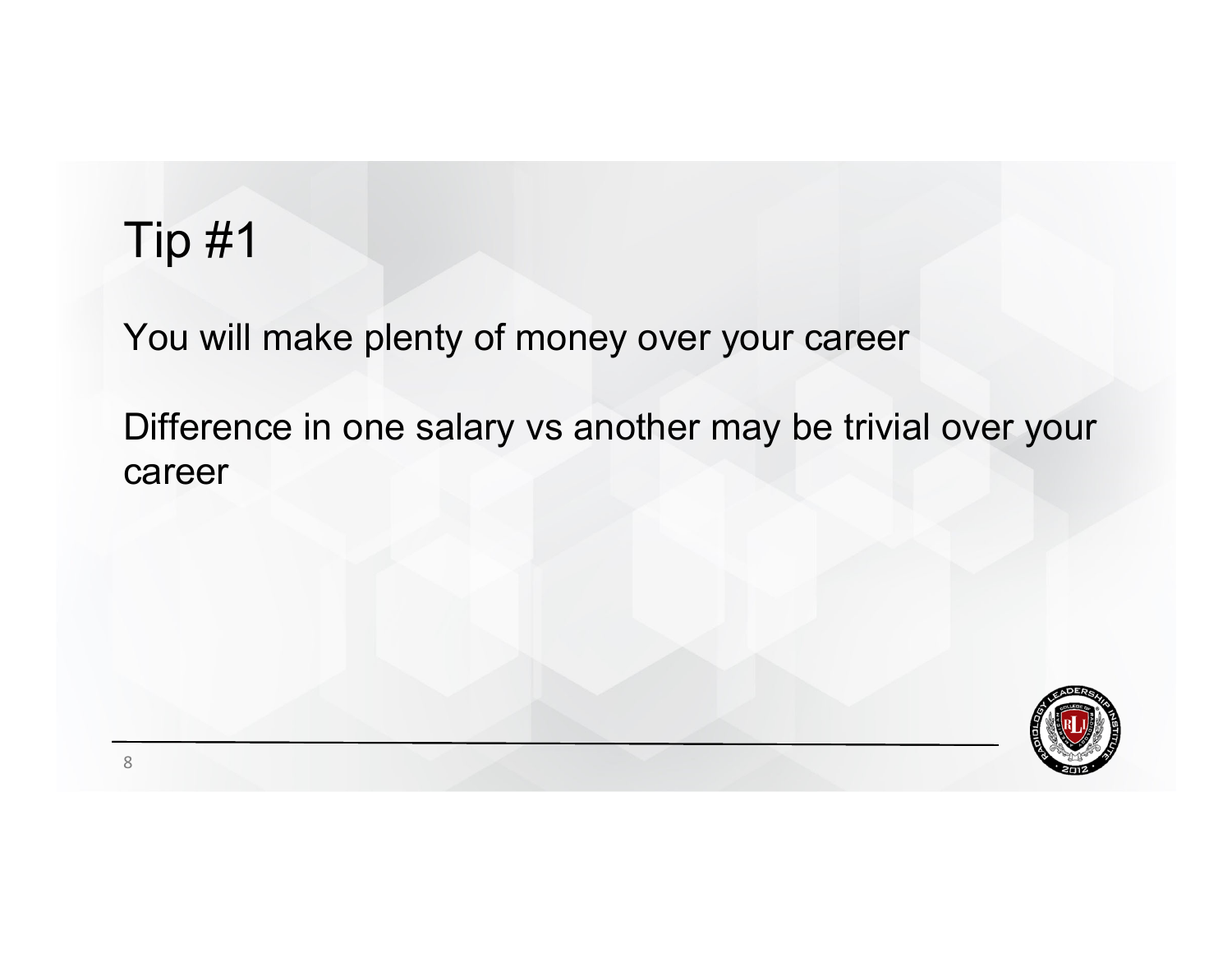**\$280,000 salary \$350,000 salary**

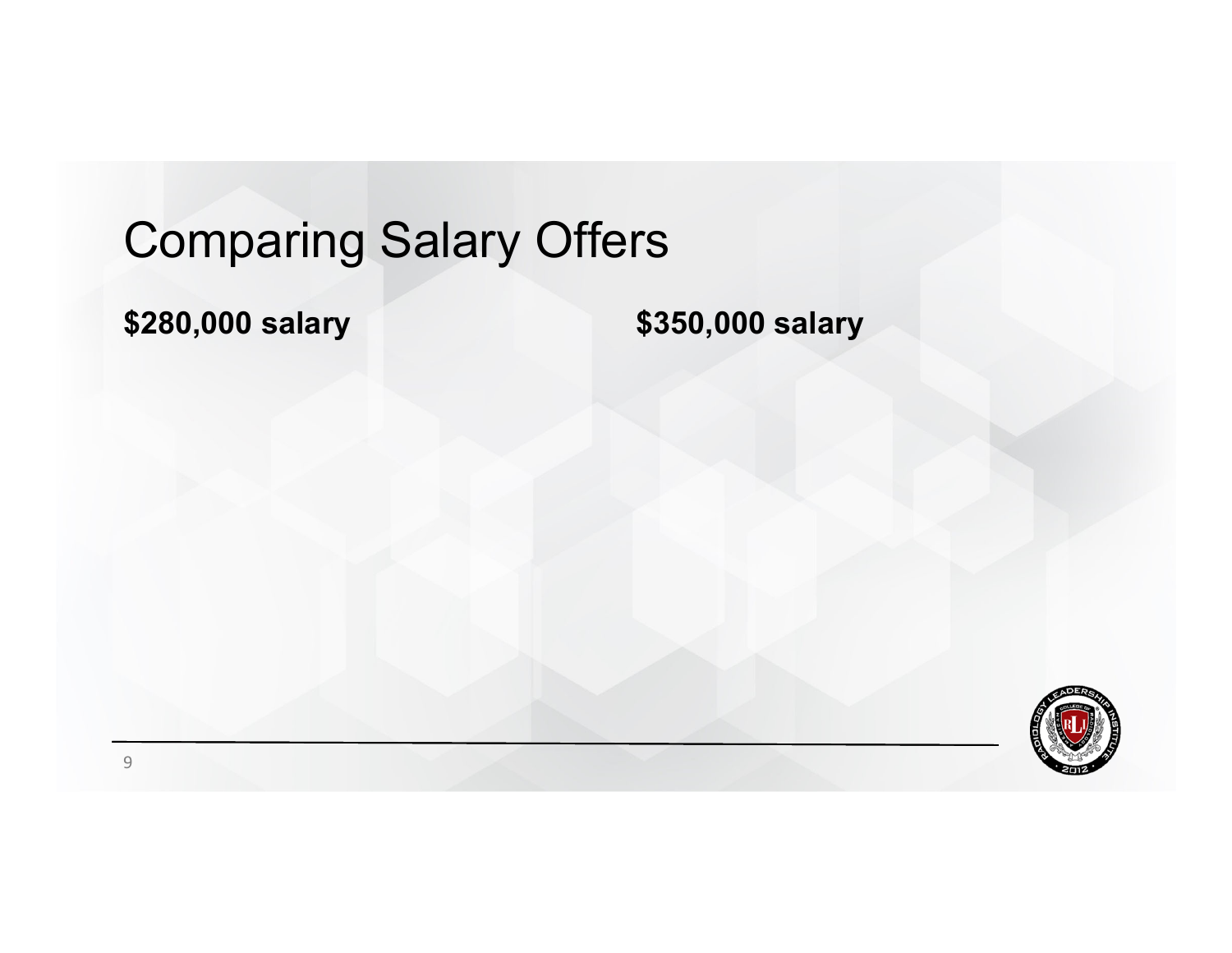\$280,000 salary **8 weeks off = 220 days**

\$350,000 salary **4 weeks off = 240 days**

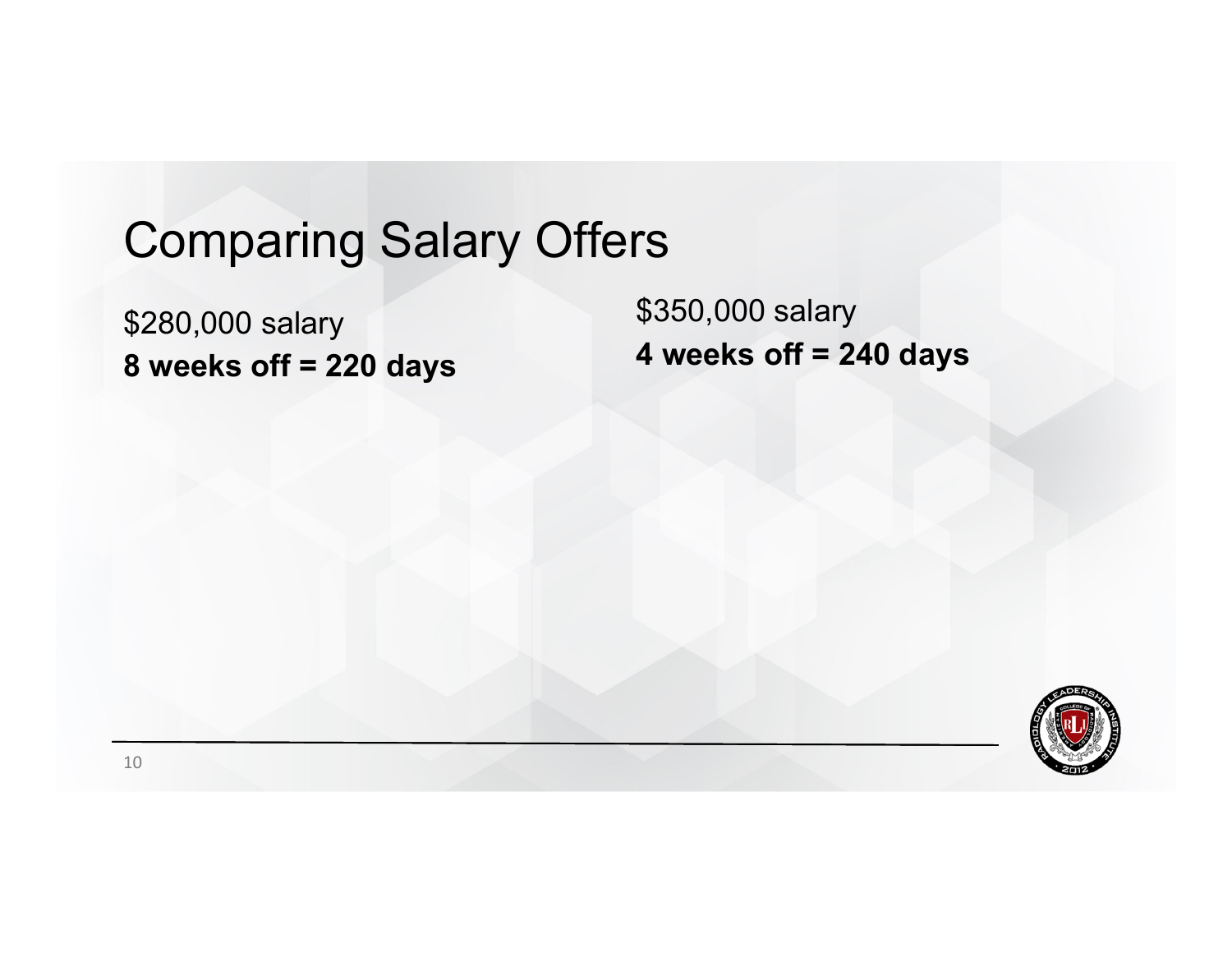\$280,000 salary 8 weeks off = 220 days **Weekend Shifts = 15**

\$350,000 salary 4 weeks off  $= 240$  days **Weekend Shifts = 40**

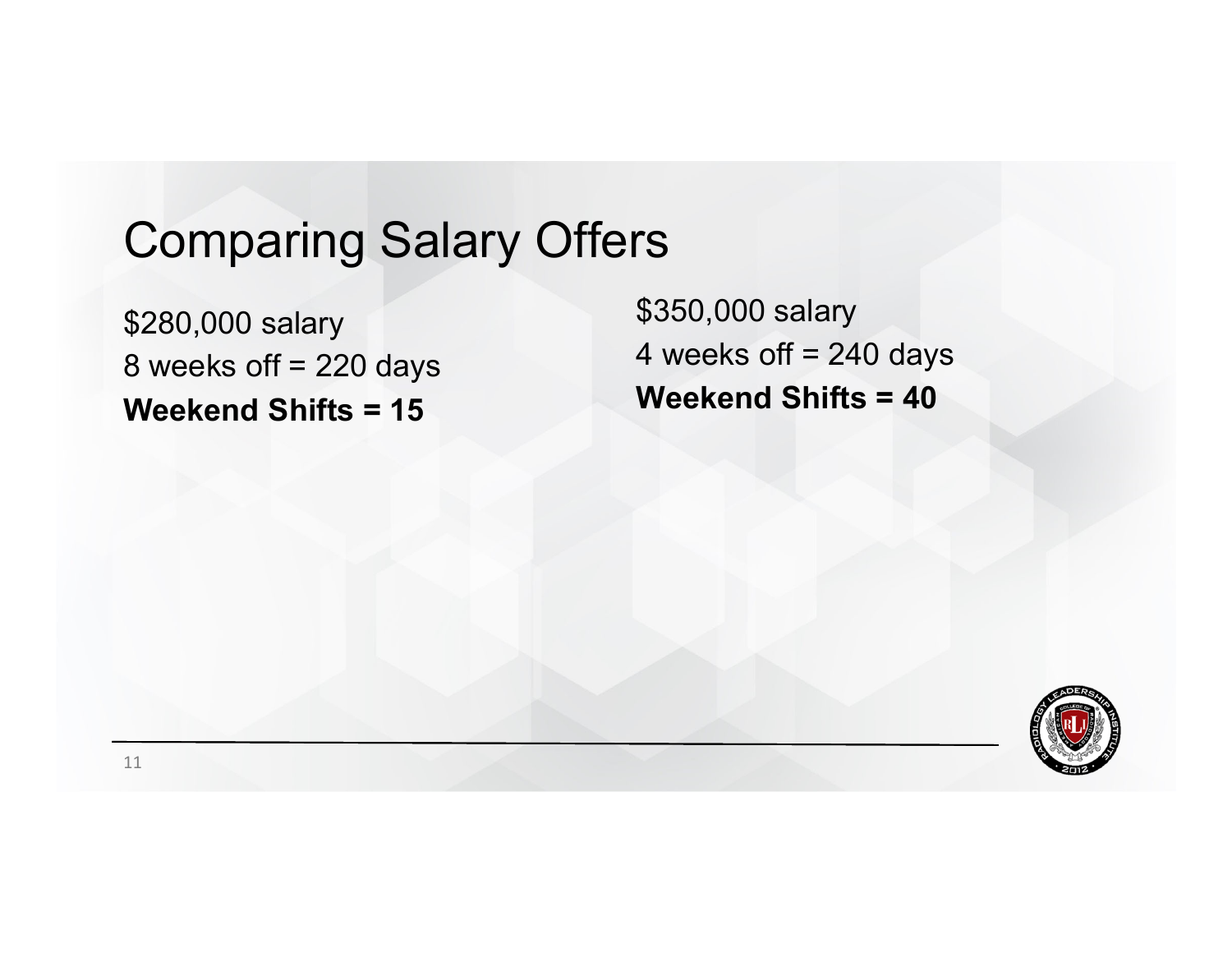\$280,000 salary 8 weeks off = 220 days Weekend Shifts = 15**Total Shifts = 235** 

\$350,000 salary 4 weeks off  $= 240$  days Weekend Shifts = 40 **Total Shifts = 280**

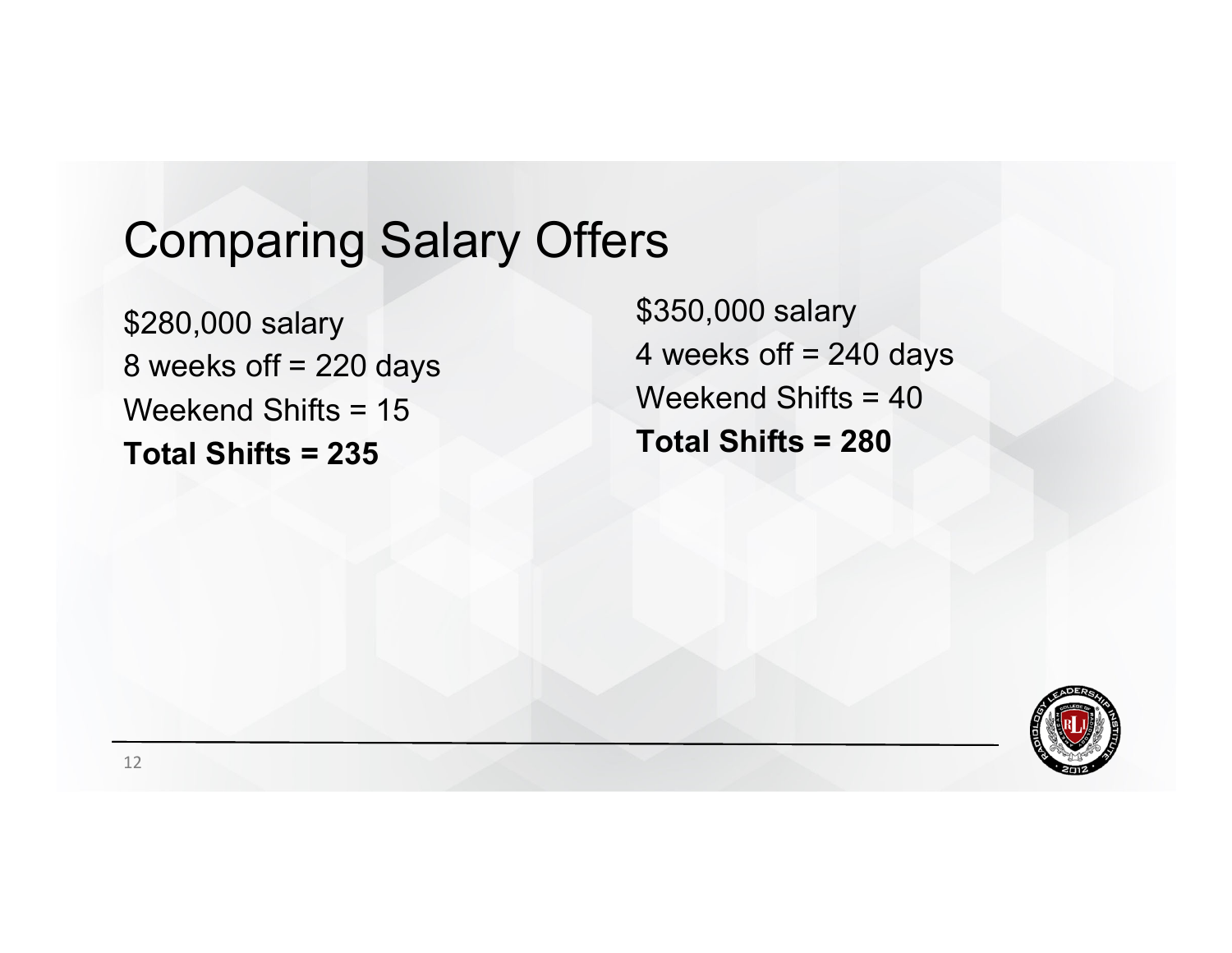\$280,000 salary 8 weeks off = 220 days Weekend Shifts = 15Total Shifts = 235 **Pay / Shift = \$1,191**

\$350,000 salary 4 weeks off  $= 240$  days Weekend Shifts = 40 Total Shifts = 280**Pay / Shift = \$1,250**

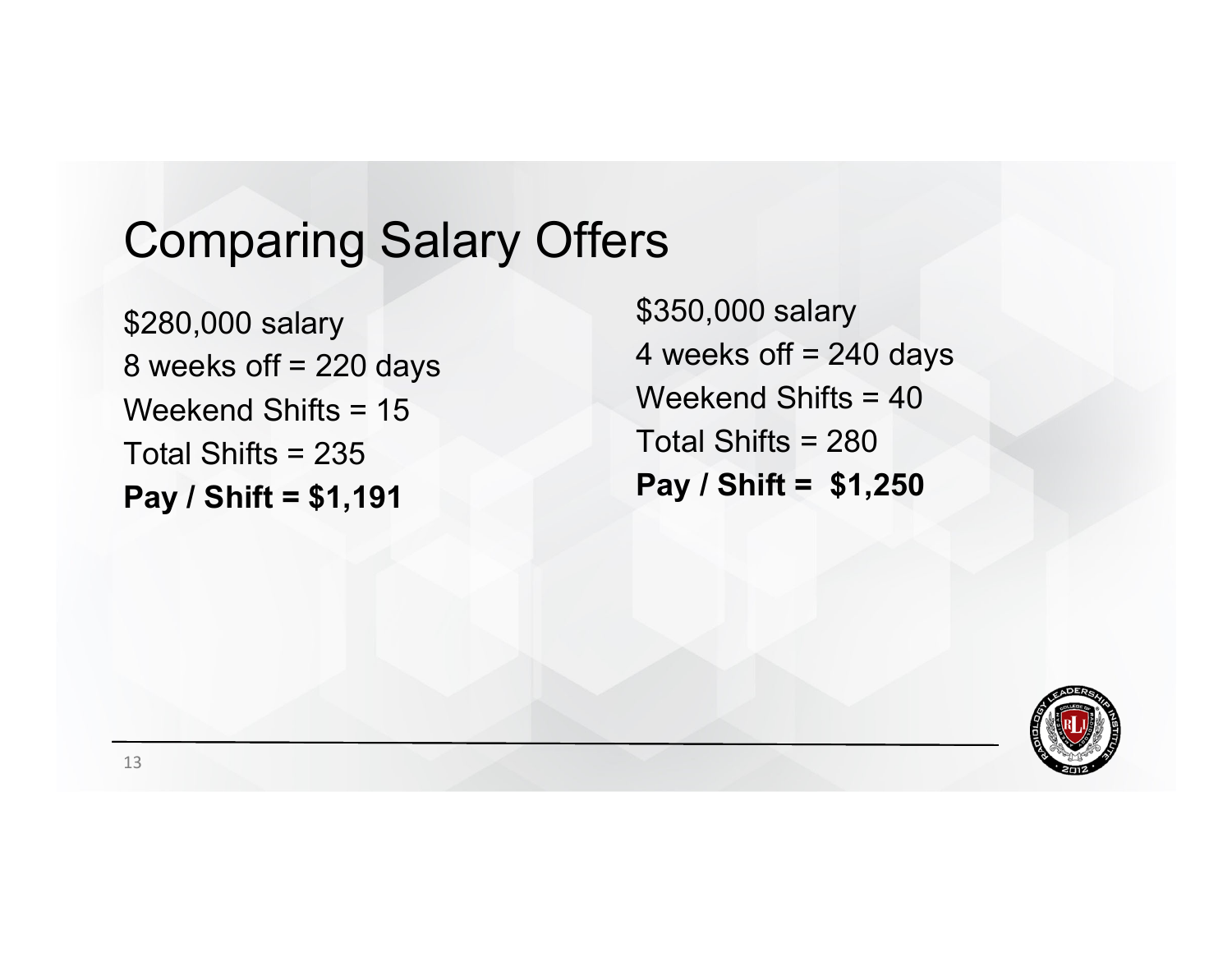\$280,000 salary 8 weeks off = 220 days Weekend Shifts = 15Total Shifts = 235 Pay / Shift = \$1,191

**8 Hour Shift = \$148/hr**

\$350,000 salary 4 weeks off  $= 240$  days Weekend Shifts = 40Total Shifts = 280Pay / Shift = \$1,250

**9 Hour Shift = \$138/hr**

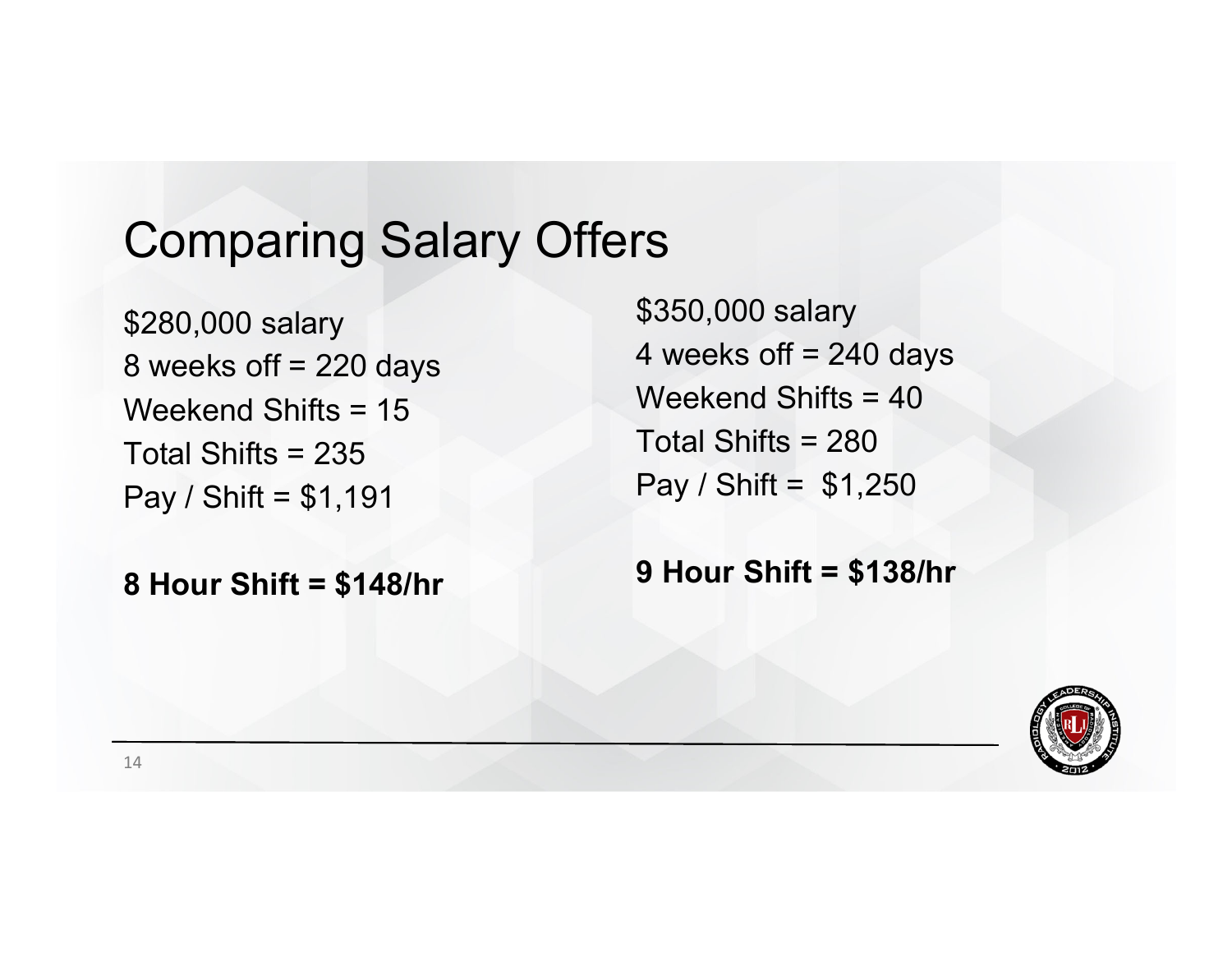\$280,000 salary

\$350,000 salary

**\$70,000 / year difference**

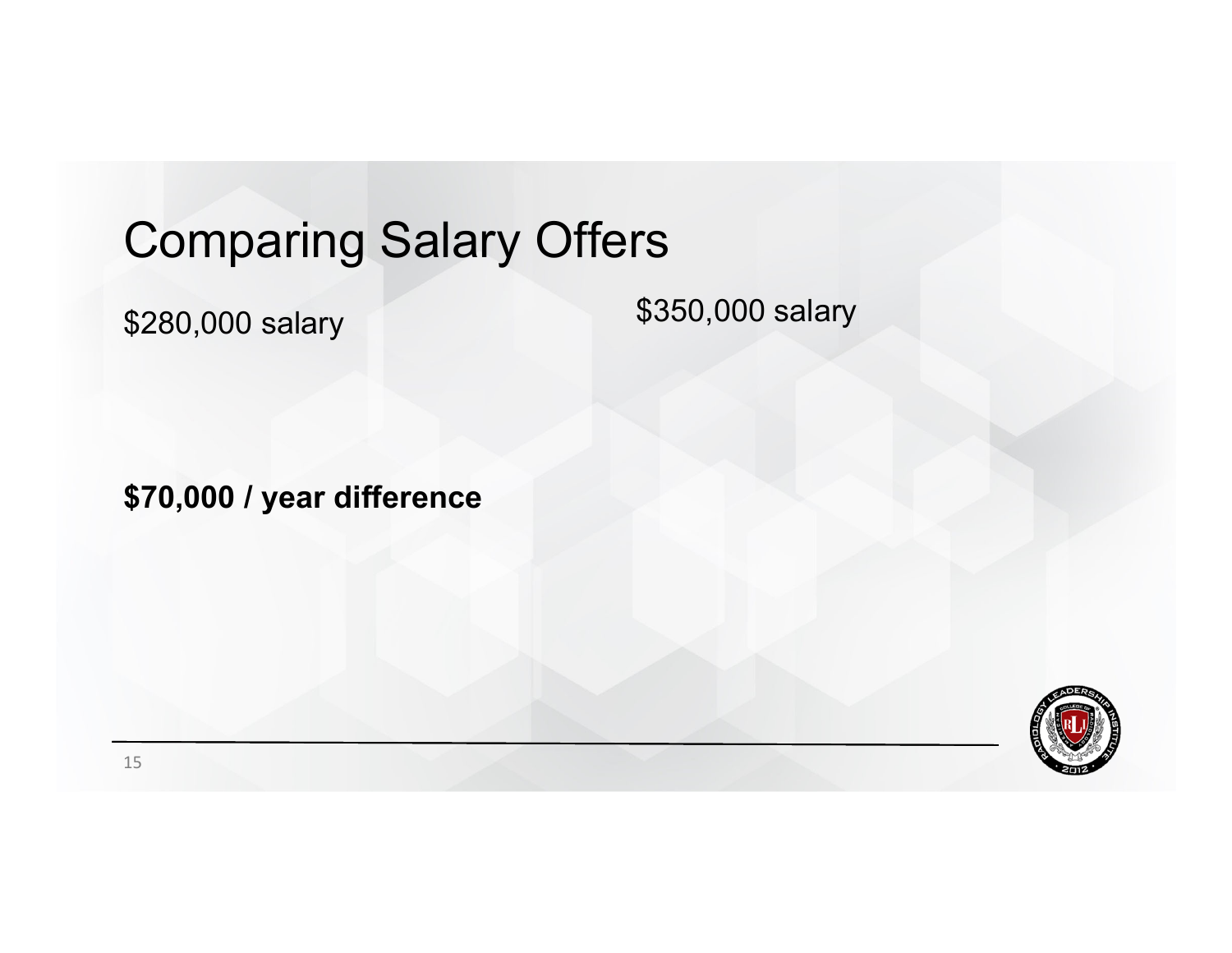\$280,000 salary

\$350,000 salary

\$70,000 / year difference

**There are some things to keep in mind that make \$70,000 / year seem trivial**

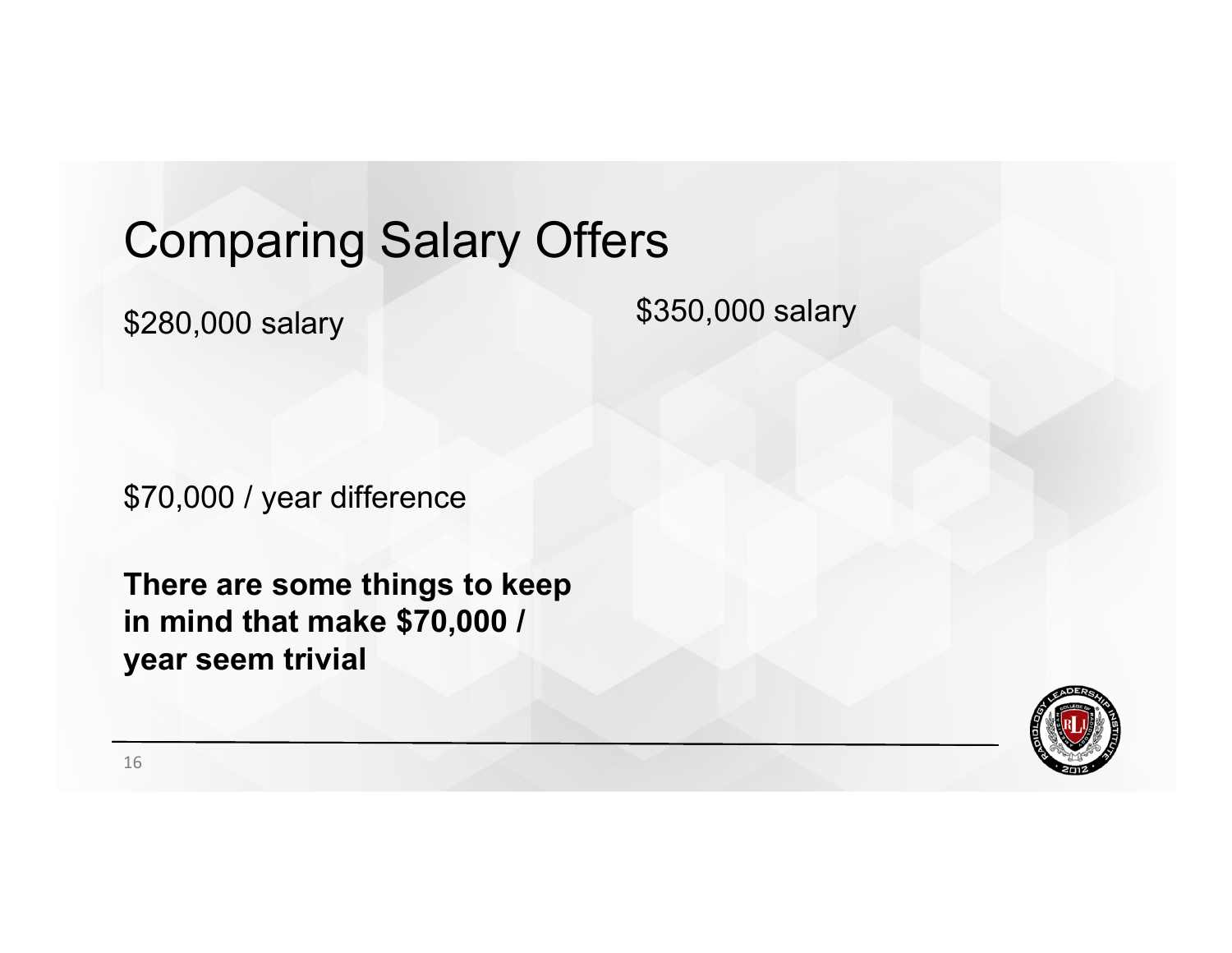$\blacksquare$ **Insurance: Life, Disability and Umbrella**

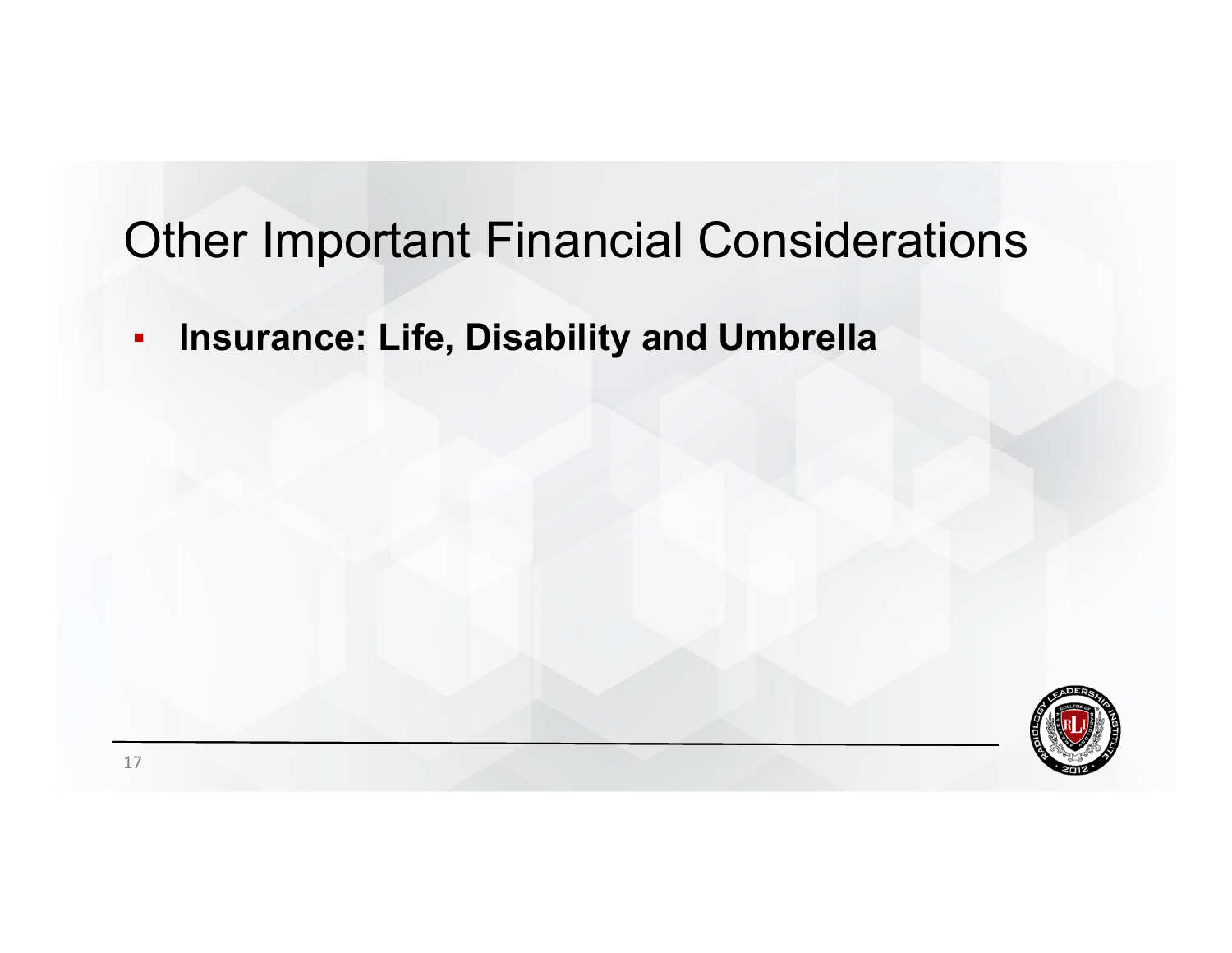- ▪Insurance: Life, Disability and Umbrella
- ▪**Spend within your means**

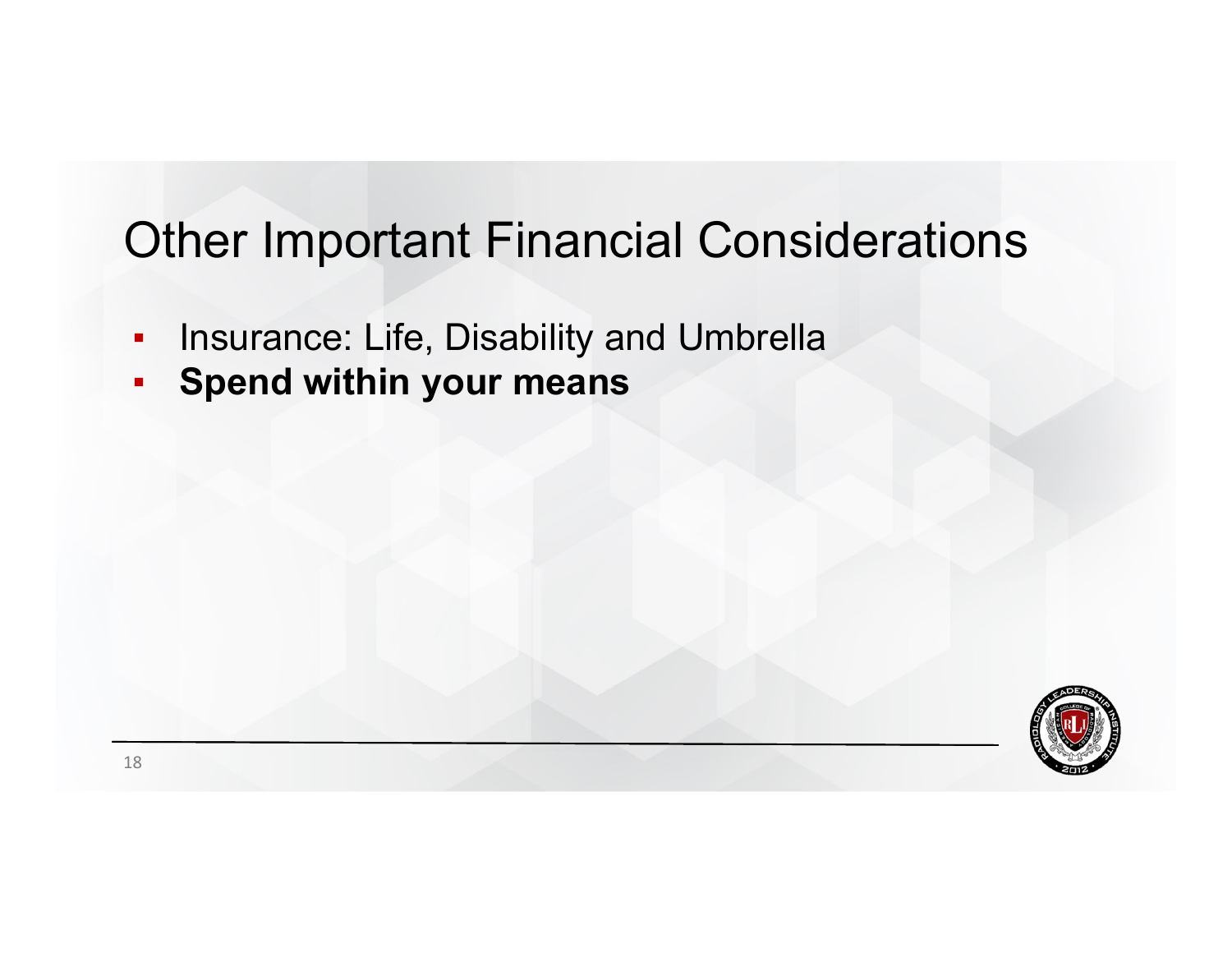- ▪Insurance: Life, Disability and Umbrella
- ▪Spend within your means
- ▪**DNDD (Do NOT Drive to Drink)**

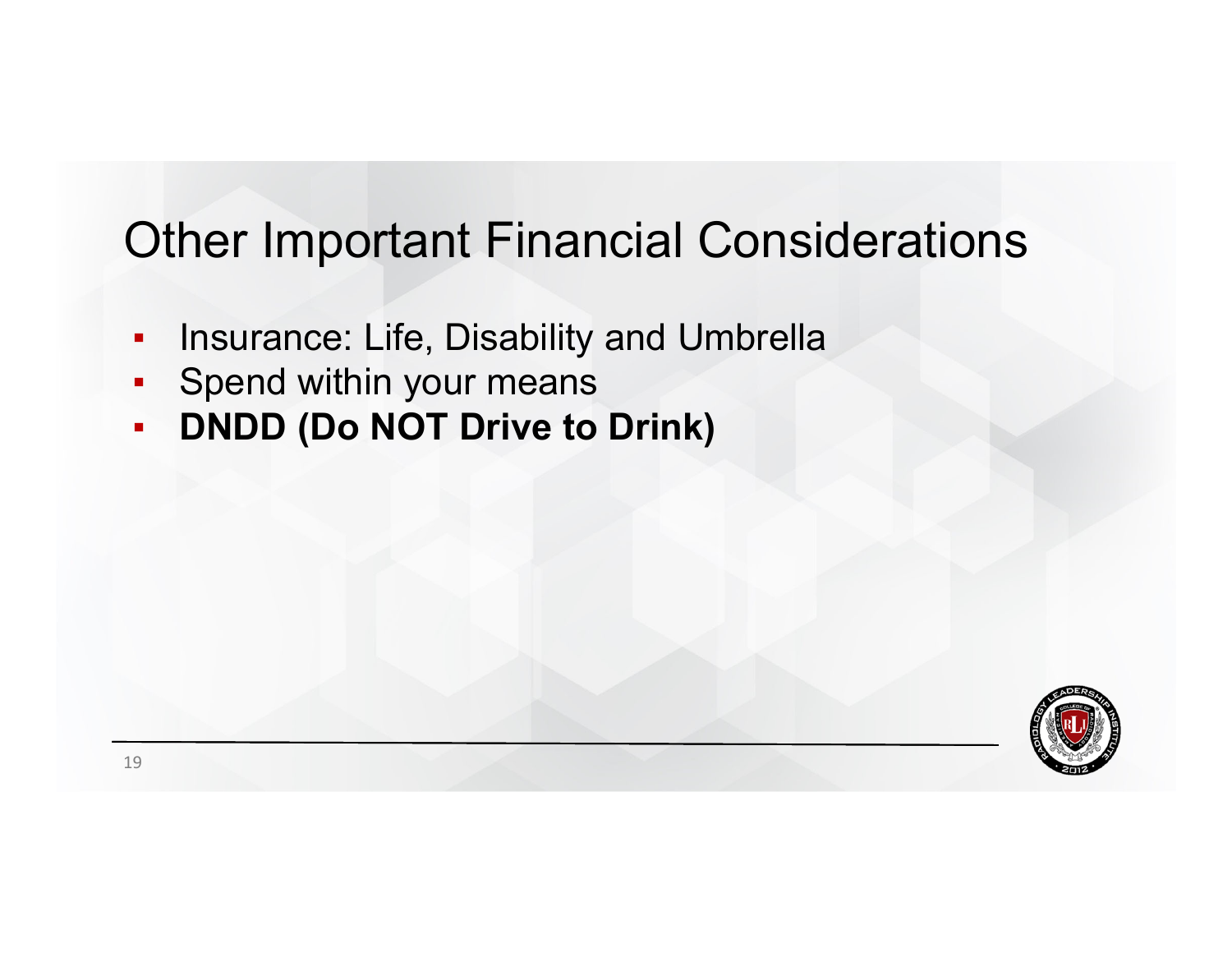- ▪Insurance: Life, Disability and Umbrella
- ▪Spend within your means
- $\blacksquare$ DNDD (Do NOT Drive to Drink)
- $\blacksquare$ **Burnout**

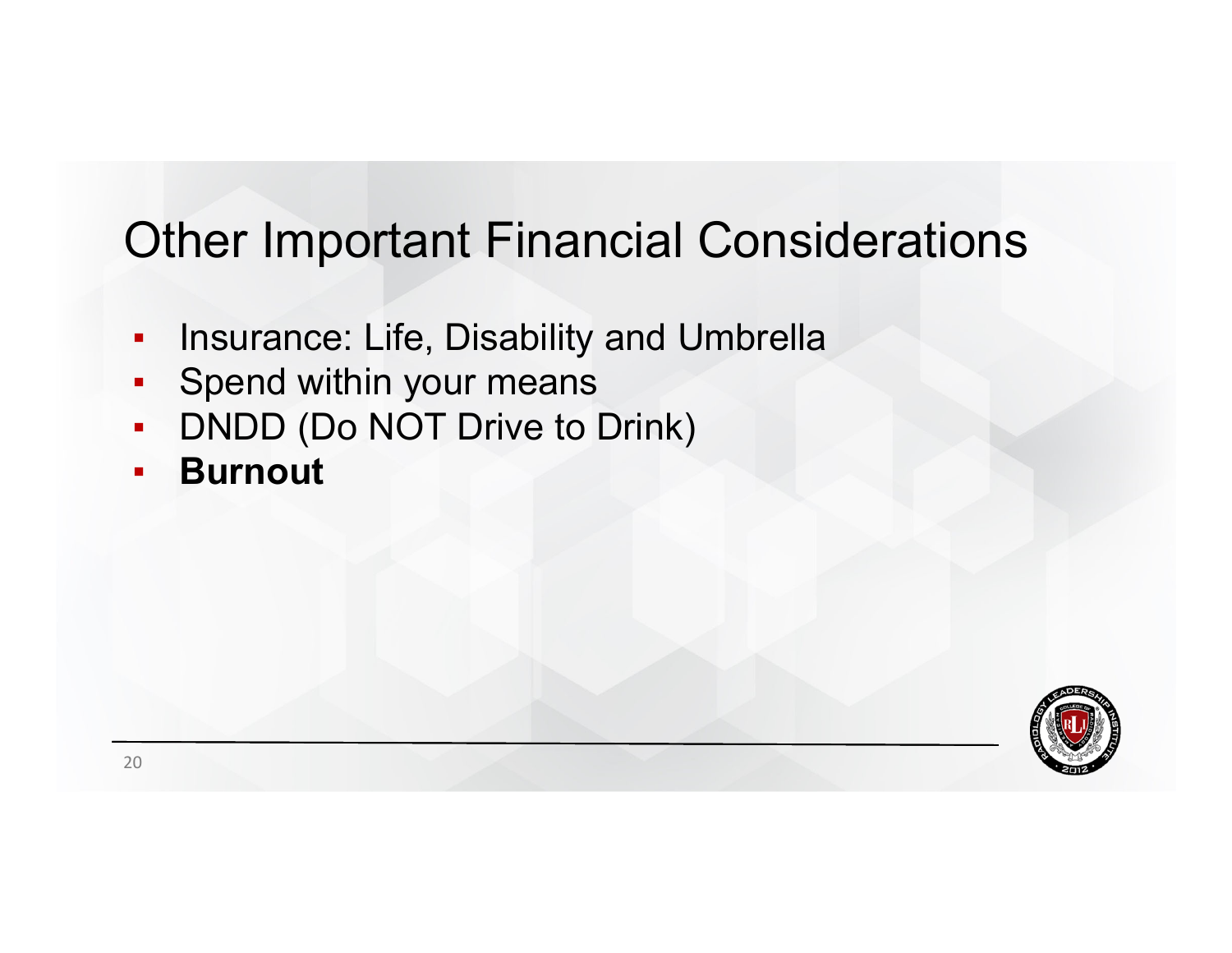- ▪Insurance: Life, Disability and Umbrella
- ▪Spend within your means
- ▪DNDD (Do NOT Drive to Drink)
- $\blacksquare$ **Burnout**
- ▪**Divorce**

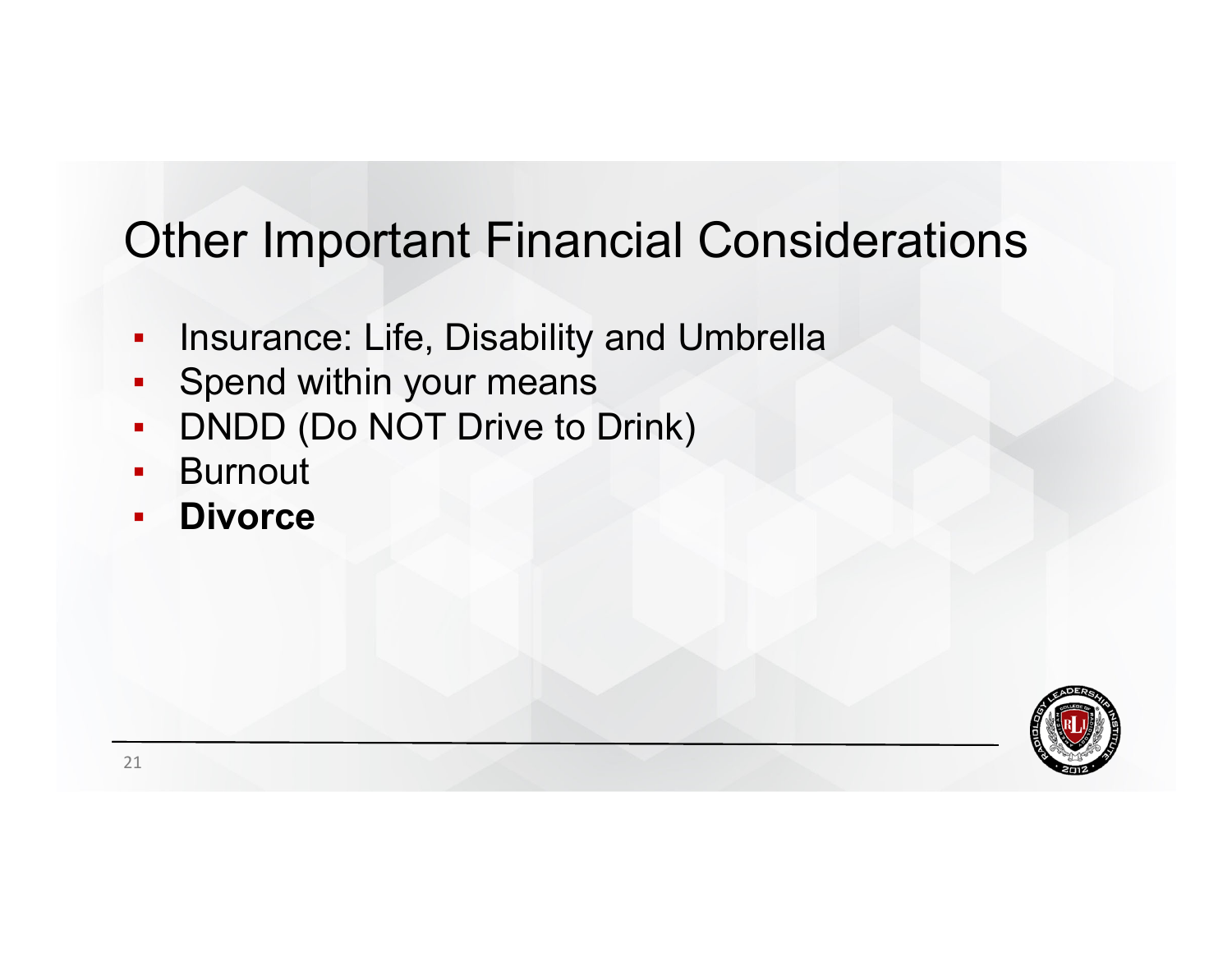### Decision Analysis

What else is important to you?

- 1. Location (Happiness)
- 2. Group Stability (Fewer changes/moves)
- 3. Daily Volume (Stress/burnout/personal relationships)
- 4. Case Mix (Stress/Satisfaction)